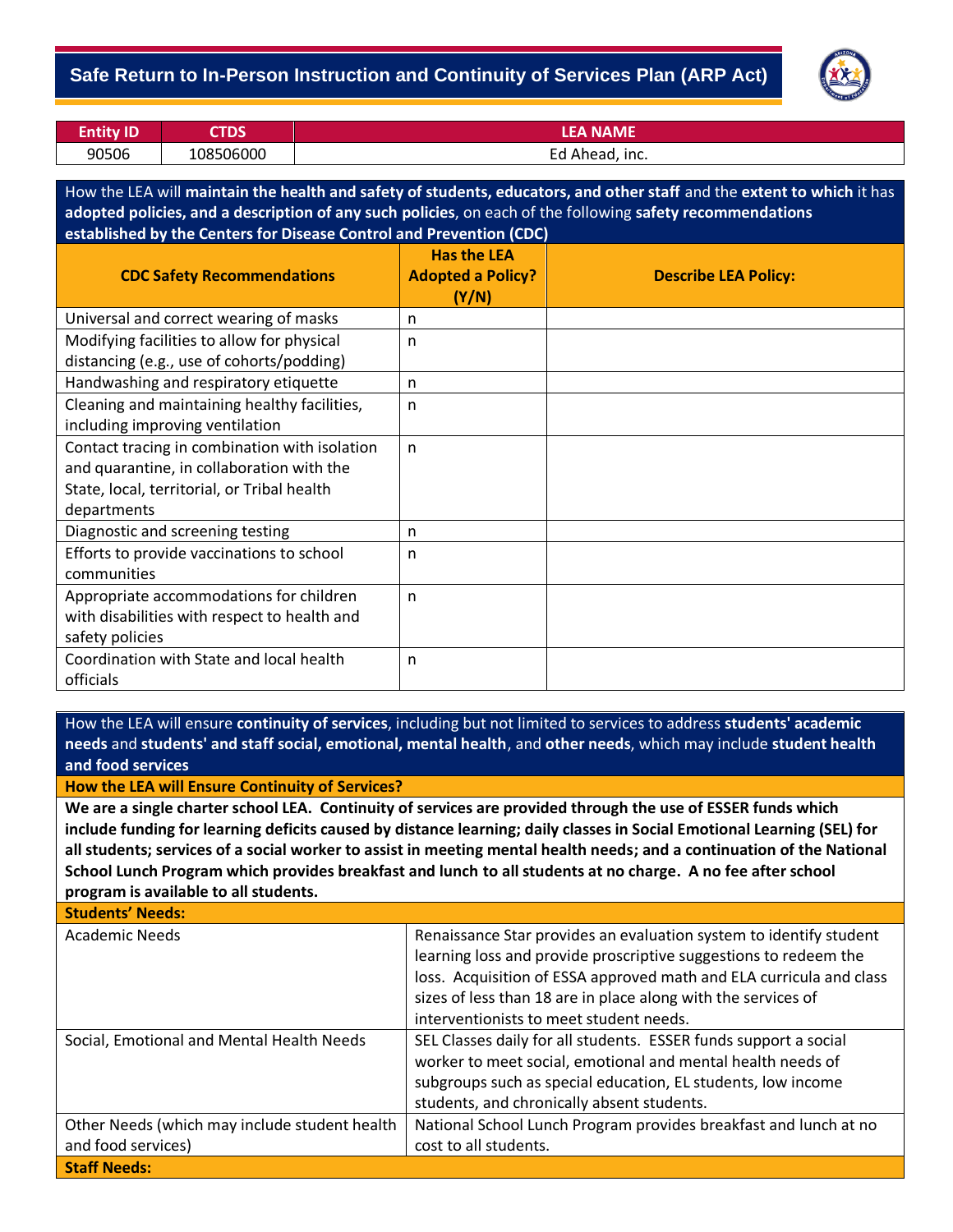# - **Safe Return to In-Person Instruction and Continuity of Services Plan (ARP Act)**



| Social, Emotional and Mental Health Needs | Administration checks with staff regarding needs and provide SEL<br>sessions specifically for staff as needed or requested by staff.<br>Administration has also provided Breathworks sessions for staff at<br>no charge to them with a professional. |
|-------------------------------------------|------------------------------------------------------------------------------------------------------------------------------------------------------------------------------------------------------------------------------------------------------|
| Other Needs                               | LEA continues to check in regularly with staff to find out their needs<br>and how they can assist.                                                                                                                                                   |

The LEA must **regularly, but no less frequently than every six months** (taking into consideration the timing of significant changes to CDC guidance on reopening schools), **review and, as appropriate, revise its plan** for the safe return to in-person instruction and continuity of services **through September 30, 2023**

| <b>Date of Revision</b>                                                                                                      | 05/16/2022                                                                                                                                                                                                                                                                                                                                                                                                                                                                                                                                                                                                           |
|------------------------------------------------------------------------------------------------------------------------------|----------------------------------------------------------------------------------------------------------------------------------------------------------------------------------------------------------------------------------------------------------------------------------------------------------------------------------------------------------------------------------------------------------------------------------------------------------------------------------------------------------------------------------------------------------------------------------------------------------------------|
| <b>Public Input</b>                                                                                                          |                                                                                                                                                                                                                                                                                                                                                                                                                                                                                                                                                                                                                      |
| Describe the process used to seek public<br>input, and how that input was taken into<br>account in the revision of the plan: | Pima County Health Department has regular meetings that give<br>recommendations on providing safe environments at school. This<br>information is taken into consideration, as well as regularly seeking input<br>from parents, staff and Board members. Input received from public is<br>considered when revising this plan. Recommendations/input/suggestions<br>on how to safely have in person instruction from the public/stakeholders,<br>CDC and local health authorities are reviewed by school administration and<br>staff. The plan changes/revisions are done based on those reviews and<br>conversations. |

# **U.S. Department of Education Interim Final Rule (IFR)**

# **(1) LEA Plan for Safe Return to In-Person Instruction and Continuity of Services**

- (a) An LEA must describe in its plan under section 2001(i)(1) of the ARP Act for the safe return to in-person instruction and continuity of services—
	- (i) how it will maintain the health and safety of students, educators, and other staff and the extent to which it has adopted policies, and a description of any such policies, on each of the following safety recommendations established by the CDC:
		- (A) Universal and correct wearing of masks.
		- (B) Modifying facilities to allow for physical distancing (*e.g.,* use of cohorts/podding)
		- (C) Handwashing and respiratory etiquette.
		- (D) Cleaning and maintaining healthy facilities, including improving ventilation.
		- (E) Contact tracing in combination with isolation and quarantine, in collaboration with the State, local, territorial, or Tribal health departments.
		- (F) Diagnostic and screening testing.
		- (G) Efforts to provide vaccinations to school communities.
		- (H) Appropriate accommodations for children with disabilities with respect to health and safety policies.
		- (I) Coordination with State and local health officials.
	- (ii) how it will ensure continuity of services, including but not limited to services to address students' academic needs and students' and staff social, emotional, mental health, and other needs, which may include student health and food services.

(b)(i) During the period of the ARP ESSER award established in section Start Printed Page 212022001(a) of the ARP Act, an LEA must regularly, but no less frequently than every six months (taking into consideration the timing of significant changes to CDC guidance on reopening schools), review and, as appropriate, revise its plan for the safe return to in-person instruction and continuity of services.

(ii) In determining whether revisions are necessary, and in making any revisions, the LEA must seek public input and take such input into account